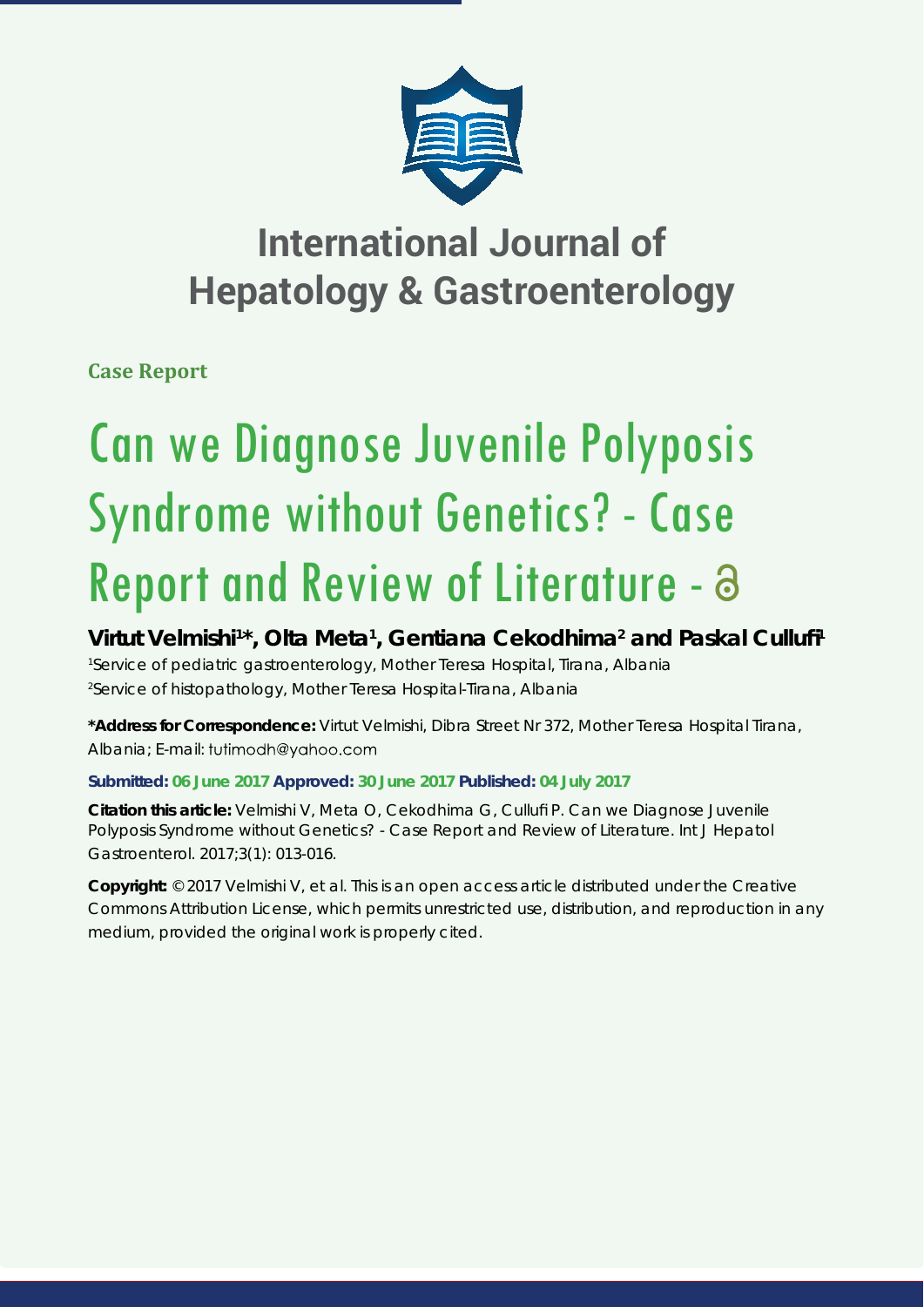#### **ABSTRACT**

Our case report presents a ten-year-old boy who complains abdominal pain and rectal bleeding for more than six months. Other clinical findings were digital hippocratism and failure to thrive. Colonoscopy had shown 12 polyps from anus to cecum whose histology confirmed Juvenile character, non adenomatous and free of dysplasia. Diagnosis of Juvenile Polyposis Syndrome was more probable but a differential diagnosis from other intestinal polyposis especially from hamartomatous syndromes is crucial.

**Keywords:** JPS: Juvenile Polyposis Syndrome; FAP: Familial Adenomatous Polyposis; HPMS: Hereditary Mixed Polyposis Syndrome; SPS: Serrated Polyposis Syndrome; MAP: mutY-Associated Polyposis; GS: Gorlin Syndrome; PJS: Peutz- Jeghers Syndrome

#### **INTRODUCTION**

Juvenile polyposis syndrome (JPS) is a rare autosomal-dominant disorder associated with an increased risk of colorectal cancer (68% by age 60 years) and upper gastrointestinal tract cancer (10%) [1-2]. Juvenile polyps are histological distinct and consist of dilated cysts filled with mucin and lined by Stromal cells. The prevalence of JPS is estimated 1:100000. The number of polyps required to establish the diagnosis remains controversial, but most agree that patients with between three and five Juvenile polyps or any number of Juvenile polyps found in a patient with a family history of JPS should undergo evaluation [3]. The polyps in JPS are located throughout the gastrointestinal tract but predominate in the colon. These usually begin appearing before age 20, but the term Juvenile refers to the type of polyp, not to the age of patient [4]. In children, the most common clinical manifestation is colorectal bleeding, occurring at an average age of 9 years. The blood loss may be occult with development of iron deficiency anemia or overt gastrointestinal bleeding [5]. In addition, diarrhea and protein losing enteropathy have been reported. A significant number of children with JPS have been found to have other abnormalities, including digital clubbing, macrocephaly, alopecia, cleft lip or palate, congenital heart disease, genitourinary tract abnormalities, and mental retardation.

#### **CASE PRESENTATION**

We would like to present the case of a ten- year -old boy complaining abdominal pain and rectal bleeding for the last 6 months. Currently, his mother has noted something to pass out of anal merge after defecation. Initially, we thought for rectal prolaps. This boy presented also digital hippocratism (Figure 1) and failure to thrive (Weight = 19 kg; height = 118.5 cm). We had a suspicion for cystic fibrosis but sweat test resulted normal. In objective examination this boy had not facial dysmorphy, no heart murmurs, lungs were clear and abdomen was slightly meteoric. His father referred also rectal bleeding time by time but he was not been examinated.

The first laboratory test had shown a Hb =  $7.4$  mg/ dl, hypoalbuminemia 2,9 mg/ dl. The rest of laboratory tests were normal. Heart Ultrasonography and EKG resulted normal. Abdominal ultrasound did not reveal anything except meteorism. Celiac antibodies were between the normal ranges. In this context we decided to perform a colonoscopy. During examination, we have seen 12 polyps from anus to the cecum. The most part of them was in the rectum and colon descendens. Characteristic finding was the long peduncule (Figure 2). We have performed polypectomy sending some of them to histopathology service. The response of pathology showed a benign polyp with cystic structure characteristic of solitary Juvenile polyps. Hematoxylin eosin stain of a polyp showed spherical surface epithelium with cystically dilated glands in lamina propria (Figure 3).

At the same time, we performed also an upper digestive endoscopy but the image was compatible with a severe nodular gastritis. We did not find any polyp in stomach or duodenum. We took also some samples for biopsy which has shown helicobacter pylori gastritis. We have started triple therapy with omeprasole, amoxycilline and clarithromicine. After a month we have performed another colonoscopy cutting the rest of colonic polyps. In the same time this boy underwent to abdominal and head CT which did not reveal any abnormality. We have followed this boy for more than a year .He had less episodes of rectal bleeding and the last level of hemoglobin was 10.8 g/ dl.

#### **DISCUSSION**

Juvenile polyposis syndrome may be caused by mutations in two genes: *SMAD4/DPC4* located on chromosome 18q21 and *BMPR1A* on chromosome  $10q21-22$  [5,6]. The indication for performing genetic testing for JPS is detection of three to five Juvenile polyps in a patient, detection of a Juvenile polyp and a family history of JPS, or being a parent or sibling of a known mutation carrier. Testing involves DNA sequencing for mutations in *SMAD4* and *BMPR1A,* which are associated with JPS in approximately 35 to 50% of patients with JPS [7]. Performing genetic test in our daily practice is hard because of high cost. Sometimes, we are constraint to be based on clinical and histological data. First of all we have to differentiate syndromes with intestinal polyposis.



**Figure 1:** Digital hippocratism.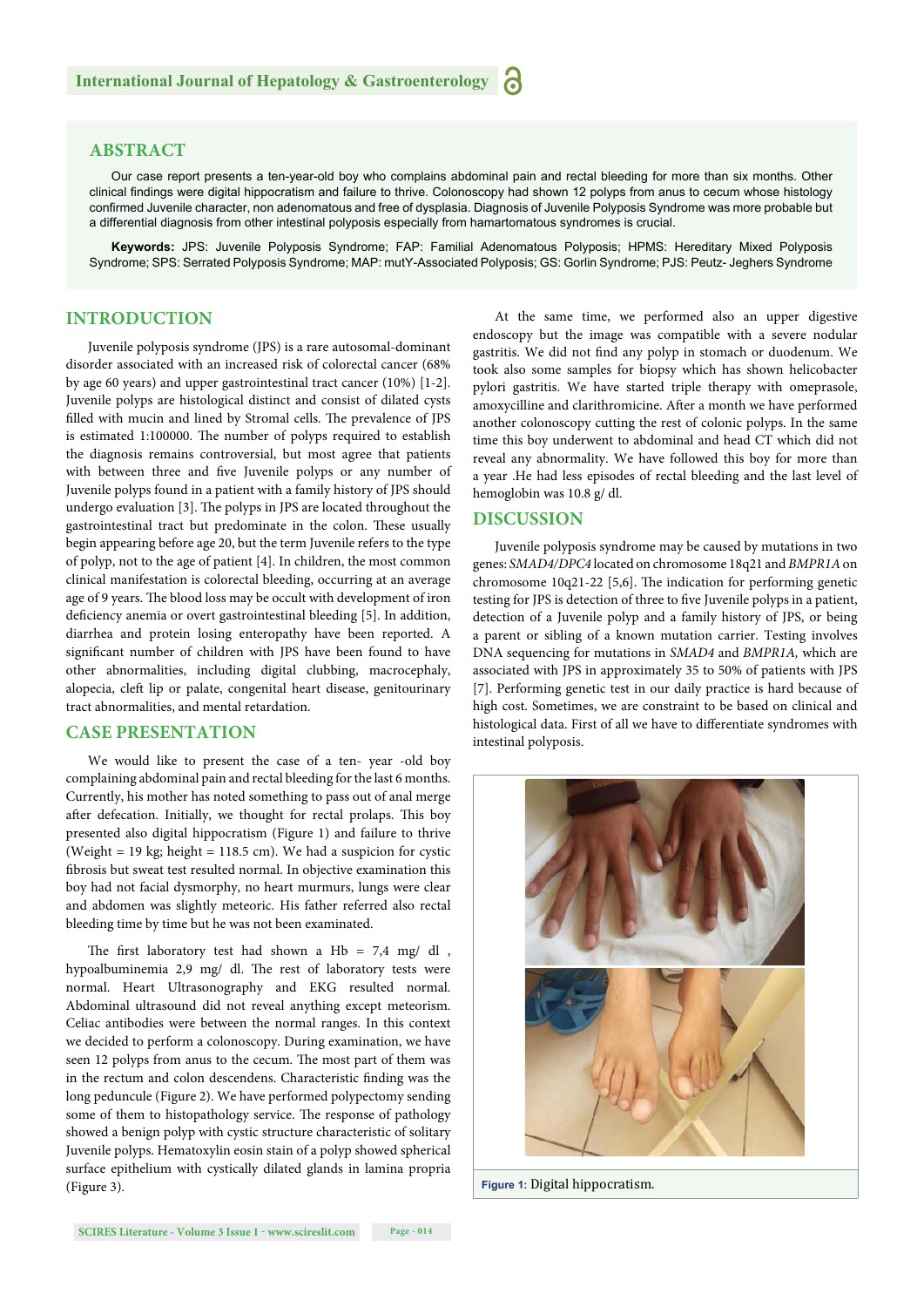

**Figure 2:** A pedunculate polyp in cecum (left) and polypectomy (right).



**Figure 3:** Hematoxylin eosin stain of a juvenile polyp which shows spherical surface epithelium with cystically dilated glands in lamina propria).

Intestinal polyposis can be divided, based on histology into the broad categories of Familial Adenomatous Polyposis (FAP); Hamartomatous Polyposis Syndromes, and other rare polyposis syndromes such as Hereditary Mixed Polyposis Syndrome (HPMS) and Serrated Polyposis Syndrome (SPS). Clinical features or associated abnormalities are also very important for a differential diagnosis. For example in Cowden syndrome are characteristic facial trichilemmomas, nontoxic multinodular goiter, thyroid, and breast cancer, whereas in Bannayan-Riley-Ruvalcaba syndrome predominates symptoms such as macrocephaly, hyperpigmentation of the genitalia and retarded psychomotor development. Comparing those syndromes with our case clinical data are sufficient to exclude JPS

Peuts-Jeghers Syndrome is an autosomal dominant inherit disorder characterized by intestinal hamartomatous polyps but the most significant difference from our case is a distinct pattern of skin and mucosal melanin deposition which is not found in JPS. Patients with Peutz-Jeghers syndrome have a 15-fold increased risk of developing intestinal cancer compared with the general population [8-13].

There are some other colonic polyposis syndromes in children like FAP (Familial Adenomatous Polyposis), AFAP (Attenuated Familial Adenomatous Polyposis) and MAP (mutY –Associated Polyposis). Several specified variants of FAP, namely Gardner syndrome and Turcot syndrome have been identified. Individuals with Gardner syndrome develop adenomatous polyps throughout the GI tract, accompanied by extracolonic manifestations, including periampullary adenomas, papillary carcinoma of the thyroid, hepatoblastoma, osteoma of the mandible and skull, epidermal cysts, and desmoids tumors. Turcot syndrome, another variant of FAP, is a rare autosomal recessive disorder that can present with brain tumors (glioblastoma multiforme, medulloblastoma) and colonic adenomas that frequently become malignant in those younger than 30 years. It was initially described by Turcot [14] and again in 1969 by Baughman, et al. [15]. The most important finding in those syndromes is polyp histology which shows data compatible with adenoma differentiating from histology of JPS which is more compatible with hamartoma.

As we mentioned above JPS took place between hamartomatous polyposis syndromes which encompasses several syndromes, mainly Peutz - Jeghers Syndrome, PTEN - associated hamartomatous syndromes including Cowden syndrome, Bannayan – Riley - Ruvalcaba syndrome and Cronkhite Canada syndrome. The last syndrome is described in 1955, presented at average age 59 years, accompanied with multiples intestinal polyps and ectoderm anomalies, including hyperpigmentation of the skin, alopecia, and onychoheterotopia [16]. Even Cronkhit Canada syndrome can be differentiated easily by JPS because of other abnormalities and presentation time despite a high similarity in histology of polyps.

HPMS is extremely rare. It is characterized by familial presentation of colorectal polyps that have mixed histologic elements with both edematous and hyperplastic features [17].In 1960, Gorlin and Goltz [18] initially described Gorlin Syndrome (GS), also termed nevoid basal cell carcinoma syndrome. Herzbers and Wiskemann further associated GS with medulloblastoma in 1963. GS commonly presents with hamartomatous gastric polyps, palmar pits, short metacarpals, odontogenic keratocytes, intracranial calcifications, skeletal malformation and neoplasia. First defined in 2000, Burt and Jass [19] described SPS, which is characterized by multiple, large serrated polyps within the colon leading to a high risk of colorectal cancer. Although its inheritance is unclear, hereditary and sporadic cases have been described in the literature. The basic of differential diagnosis between HPMS and JPS remains histology features.

The World Health Organization criteria for diagnosis of JPS are one or either:

- 1. More than 5 Juvenile polyps in the colon or rectum or
- 2. Juvenile polyps throughout the gastrointestinal tract or
- 3. Any number of Juvenile polyps in a person with a family story of Juvenile polyposis [20]

In our case, we found 12 polyps compatible with Juvenile type in histology. Our boy had not other abnormality despite finger clubbing and failure to thrive. Lab test showed anemia and hypoalbuminemia. Father had rectal bleeding but he did not accept to perform digestive endoscopy. According to WHO criteria it is more easily to diagnose JPS without genetics but based only on histology and few clinical findings we may mistake the diagnosis with other hamartomatous polyposis syndromes. A better knowledge of intestinal polyposis associated with a good evaluation of clinical data and histology can be crucial to diagnose JPS.

#### **CONCLUSION**

Molecular genetics diagnosis may be gold standard not only for basic diagnosis but also for a better prediction of cancer risk in children and adolescent. When the possibilities to perform genetic